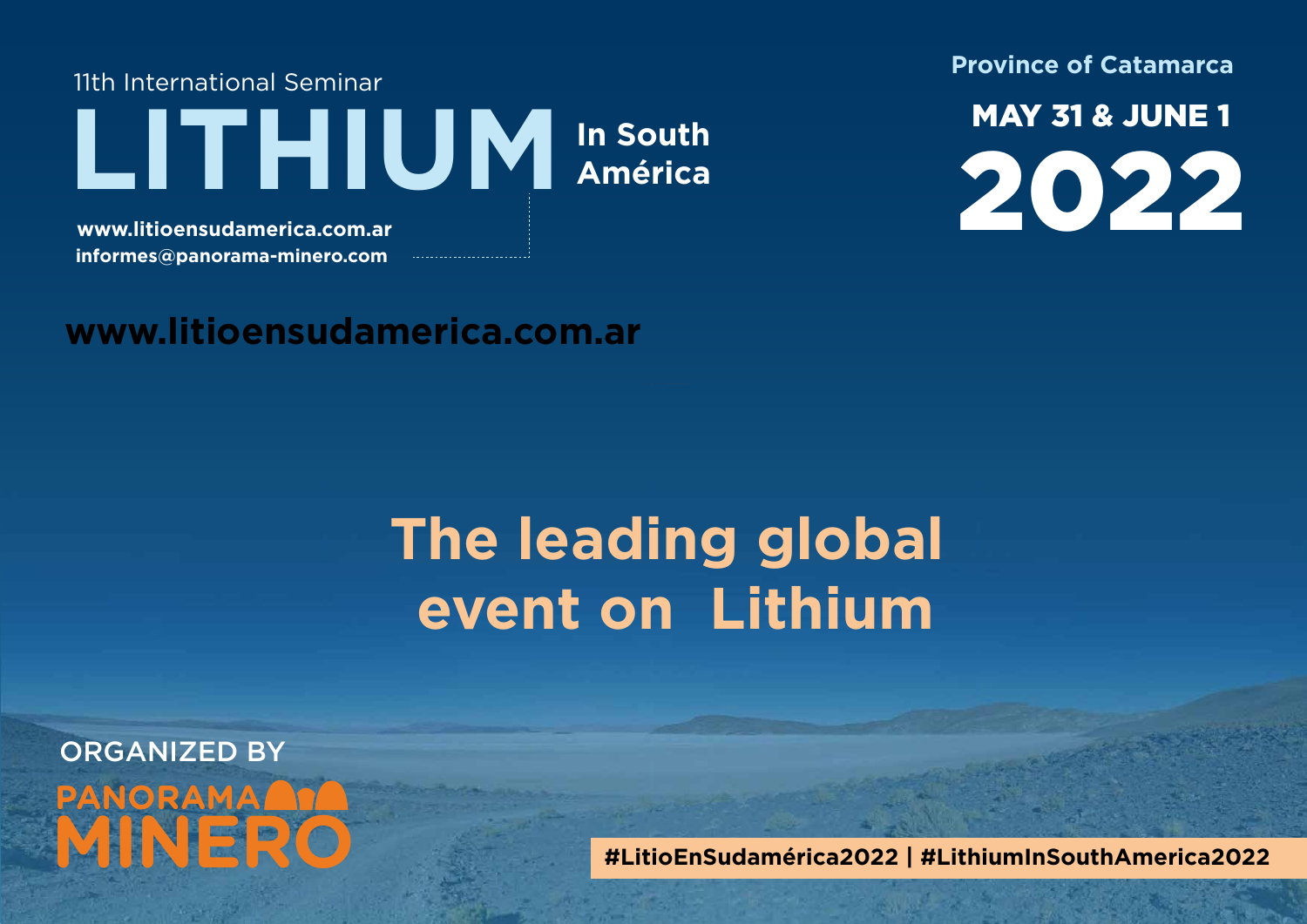### **Lithium, from Argentina to the world Since 2011, a highly valued and much awaited global event**  11th International Seminar LITHIUM<sup>In South</sup>

After consolidating as one of mining industry's preferred events at both the Latin American and World levels, the eleventh edition of the International Seminar: Lithium in South America will be held next May 31 and June 1.

With the participation of important companies engaged in the lithium business and the presence of wellknown specialists and opinion leaders, the conference offers the most relevant information on the sector and the possibility to establish contact with strategic actors, giving access to not only expert projections and analyses but also to the various business opportunities that emerge during the two-day event

### Seminar characteristics:



Location in the Lithium Triangle: Alternate venues in Jujuy, Salta and Catamarca

 $\frac{1}{200}$  +500 Attendees in every edition



Presentations in Spanish and English; simultaneous interpreting available



Business rounds and scheduled personal meetings



International attendance and relevance

+ Top lithium companies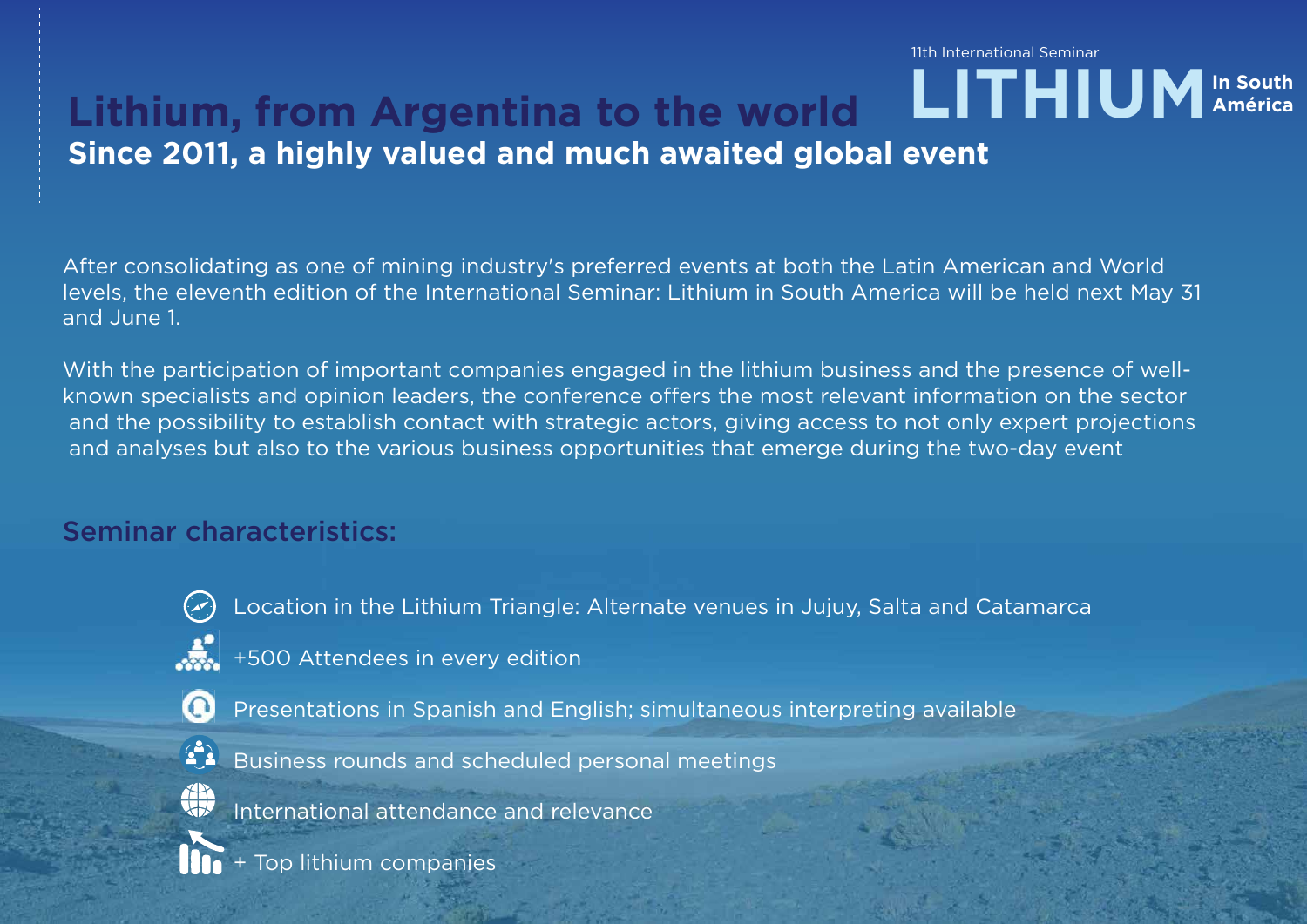11th International Seminar LITHIUM<sup>In South</sup>

## **More on the event 2022 Edition Overview**

Attendance to this event opens up plenty business opportunities and allows listening to players carrying weight within the lithium business circuit. The seminar includes top-notch presentations made by actors in charge of project development in addition to business rounds, meetings of mining companies and their providers and networking and entertainment activities. All of this, happening at a location within the Lithium Triangle and in the company of representatives from Argentina, Australia, Bolivia, Brazil, Canada, Chile, China, USA, Peru, UK and other key European regions.

#### \*COVID-19 safety protocols observed\*

**Strategic** location: Province of Catamarca, Argentina

# +2

Full days of company presentations and business networking



**Business** Rounds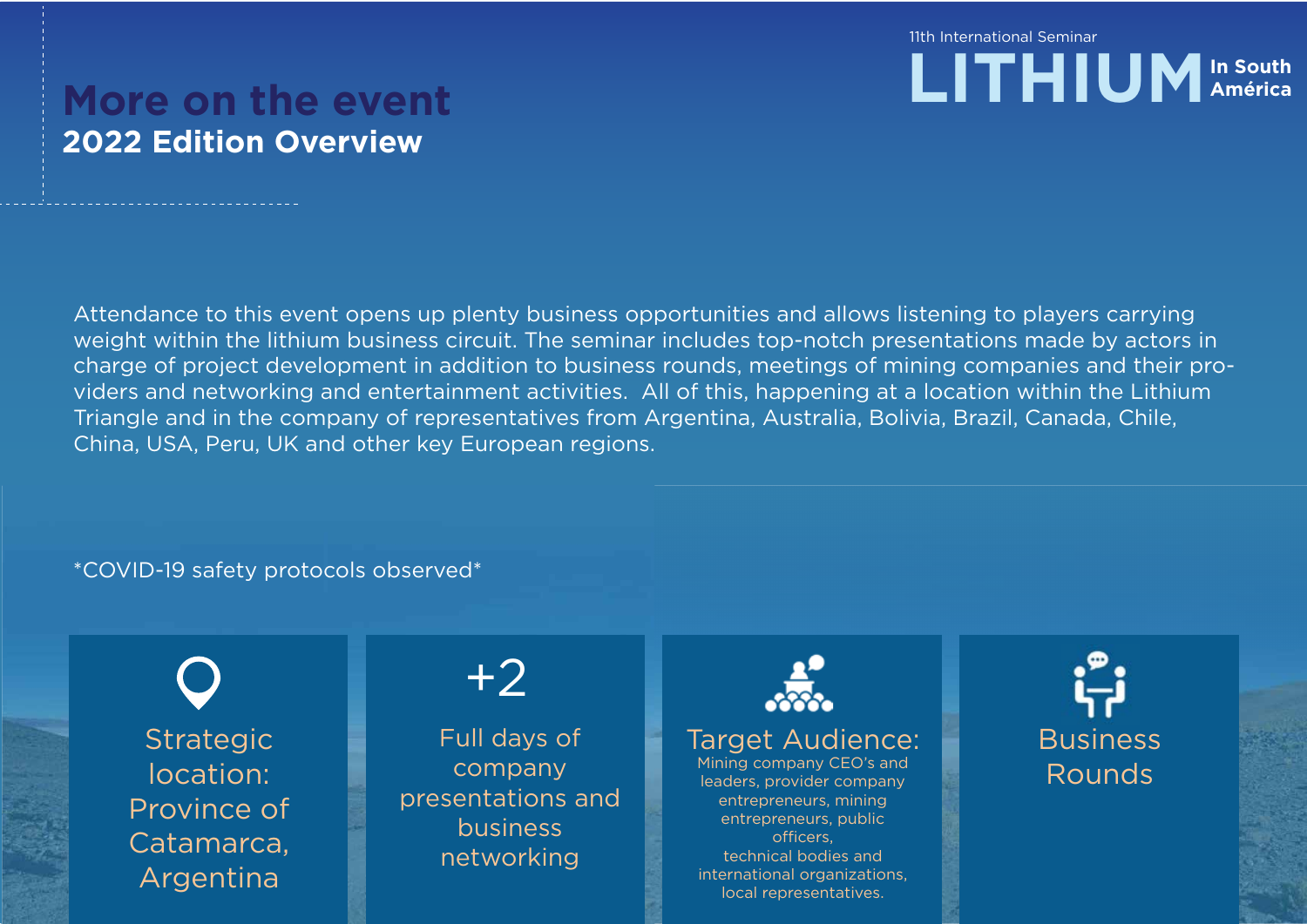11th International Seminar



# **Discussion Lines and Topics**

The presentations will address the following topics:

-Recent investments and other private sector movements in Argentina -Regional and International Analysis: current situation in relevant countries -Status of projects and future developments in Argentina -National and international political, economic and market environments -New technologies involved in lithium production -Presentations on corporate, technical and sustainability issues -Expert discussions

#### Some of prior editions speakers:

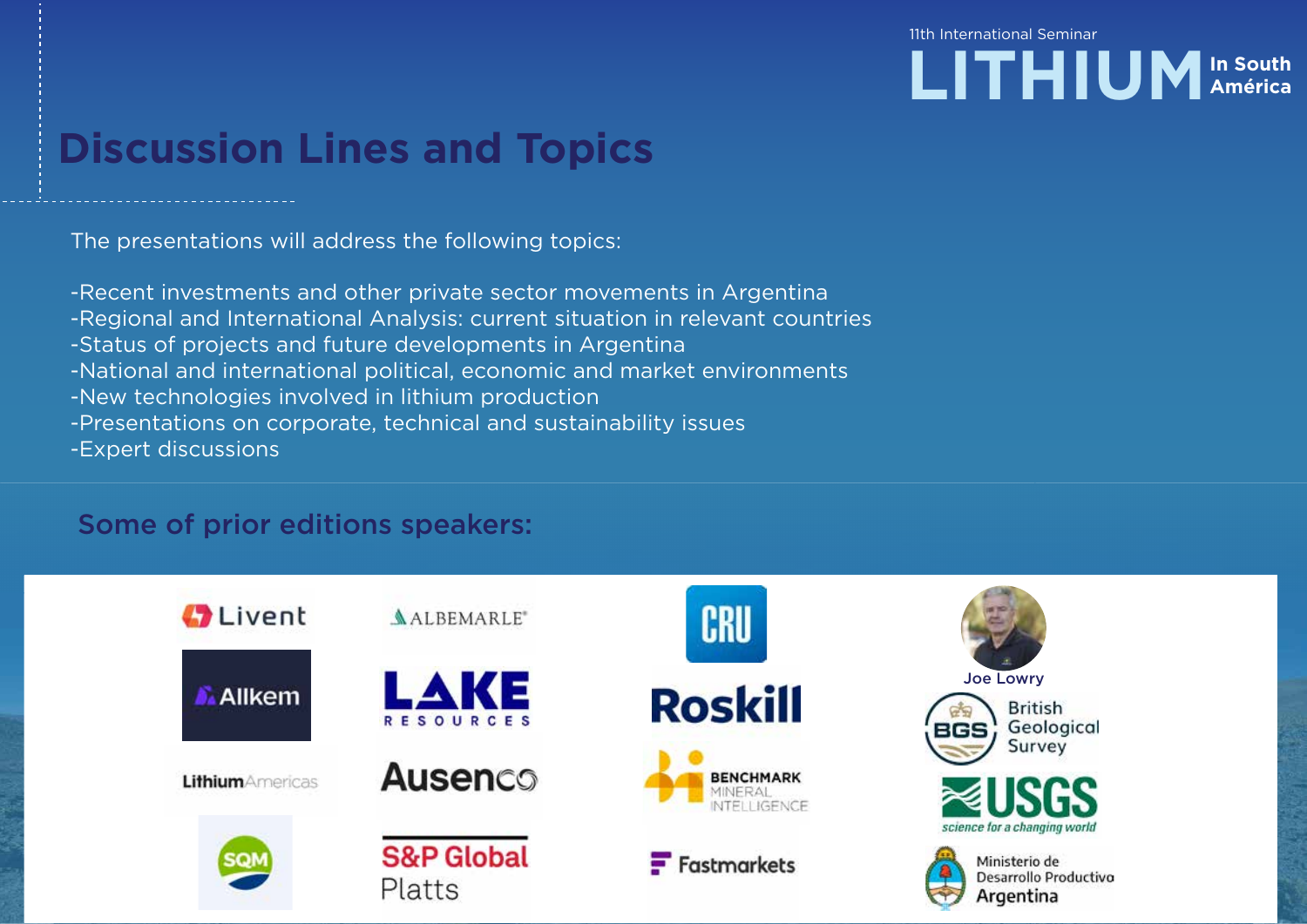#### 11th International Seminar

## **Lithium, burgeoning present & promising future The reasons not to miss it**



Lithium prices are now enjoying an all-time-high while since 2020, this sector has acquired such significance that this resource, essential for the transition to electric transportation systems, has mustered strong support from the investment community and the companies in charge of its production and development. Concurrently, countries such as USA and China, along with ambitious plans in Europe, seek to advance in the electrification and decarbonization of their production matrices, an endeavor that will make lithium a leading supply over this decade.

#### The keys:



+Anticipated investments and M&A scenario



Rising prices and growing markets

Increased demand



Geopolitical evolution and favorable global agreements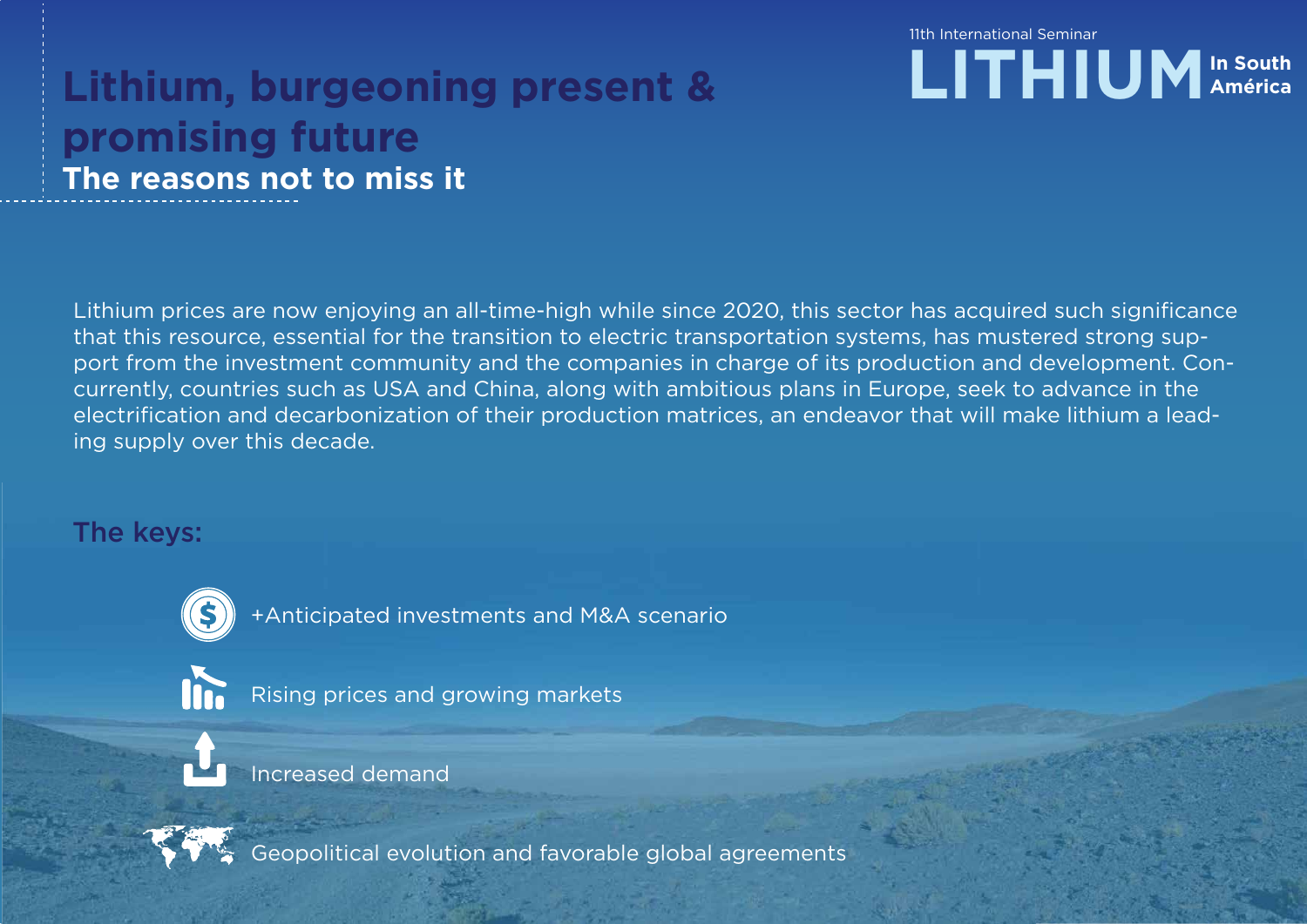11th International Seminar

# Argentina and its North-West potential **LITHIUM** In South **A region to be kept under close watch**

The **International Seminar**: Lithium in South America is held in a strategic location in Argentina, more specifically at alternate venues in the provinces of the Argentinean North-West (NOA: Jujuy, Salta and Catamarca). From this spot, the conference has consolidated as a central forum for the actors who make up the lithium development chain and, year after year, come together to ramp up business, to discuss developments in the sector and their prospects, as well as to establish direct relationships in a space designed to meet the networking needs of companies and institutions.

### An ever growing attraction on the international stage



A lot has been said about the country's role in the supply of lithium-based products and the need to realize the huge value potential buried in Argentina's salt flats. Alongside with copper (49.47%), at present it is one of the mining segments that most future investments has got earmarked at the national level, accounting for 36.3% of the estimated total.

#### The reasons?

- -Competitive advantages vs. its regional competitors
- -Favorable costs and legal framework
- -High-quality and abundant resource
- -Experience: Lithium is produced in Argentina since 1997
- -Possibility to use conventional and alternative technologies